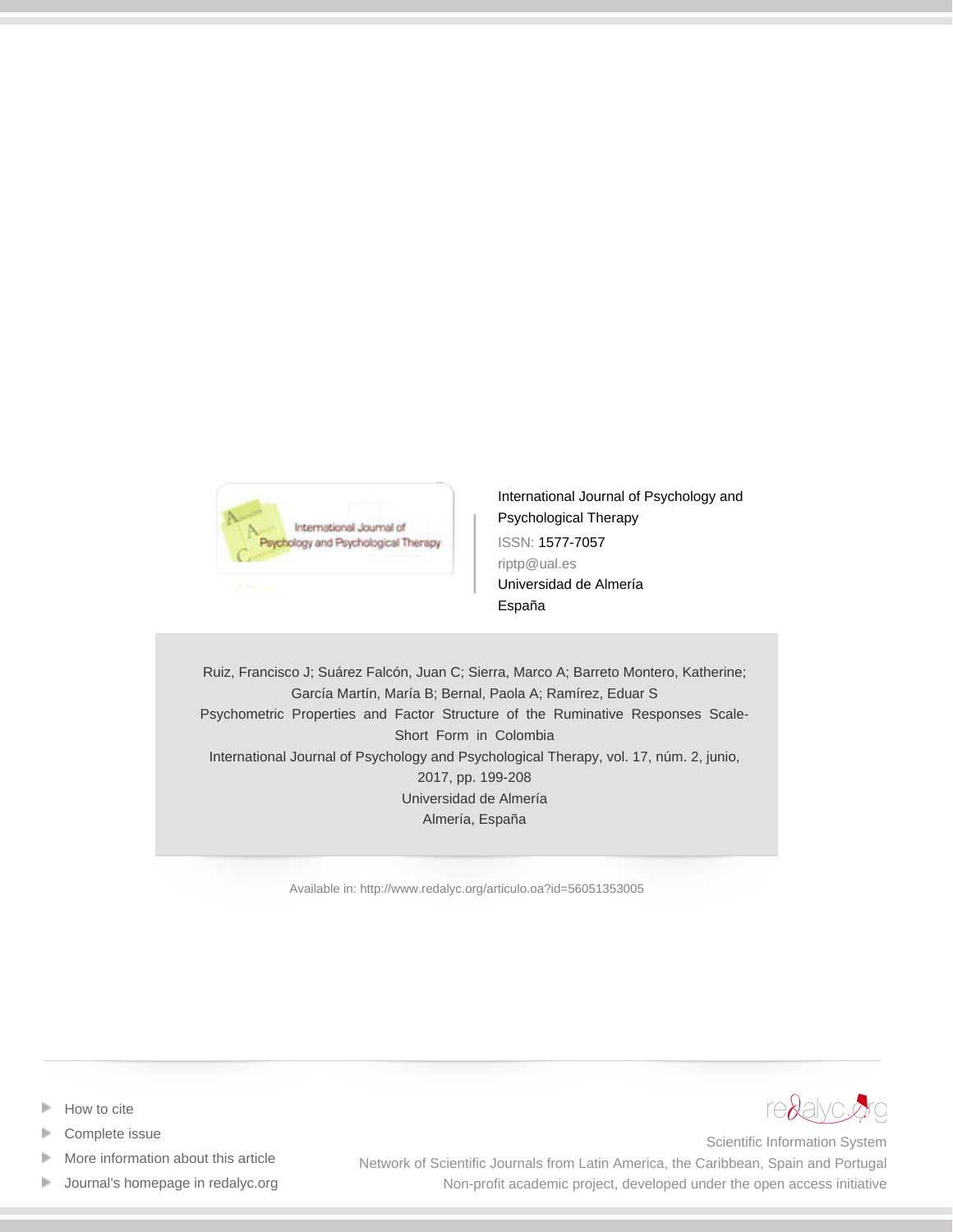# **Psychometric Properties and Factor Structure of the Ruminative Responses Scale-Short Form in Colombia**

**Francisco J Ruiz**

*Fundación Universitaria Konrad Lorenz, Colombia*

**Juan C Suárez Falcón**

*Universidad Nacional de Educación a Distancia, España*

## **Marco A Sierra, Katherine Barreto Montero, María B García Martín,**

#### **Paola A Bernal, Eduar S Ramírez**

*Fundación Universitaria Konrad Lorenz, Colombia*

## **ABSTRACT**

The Ruminative Response Scale (RRS) is the most used measure of rumination in response to depressive mood. The RRS consists of 22 items that are responded on a 4-point Likert-type scale. A 10-item version of the RRS (RRS-SF) has been developed by removing the items that overlap with items of depression measures. The RRS-SF contains two subscales (Brooding and Reflection) that showed acceptable psychometric properties in the original and Spanish version. However, the psychometric properties and factor structure of the RRS-SF have not been tested in Colombia. After warranting validity content of the Spanish version of the RRS-SF, it was administered to a total of 604 participants including a nonclinical and clinical sample. The internal consistency of both subscales was acceptable and similar to the original version. The two-factor model showed a good fit to the data and measurement invariance across samples. The clinical sample's mean scores on the RRS-SF subscales were significantly higher than scores of the nonclinical sample. Brooding and Reflection scores were significantly related to measures of pathological worry, emotional symptoms, psychological distress, experiential avoidance, and cognitive fusion. The Spanish version of the RRS-SF showed good psychometric properties in Colombia.

*Key words*: ruminative responses scale, rumination, repetitive negative thinking, depression.

How to cite this paper: Ruiz F, Suárez-Falcón J, Sierra MA, Barreto-Montero K, García-Martín MB, Bernal PA, & Ramírez ES (2017). Psychometric Properties and Factor Structure of the Ruminative Responses Scale-Short Form in Colombia. *International Journal of Psychology & Psychological Therapy, 17,* 199-208.

#### *Novelty and SigniÀcance*

*What is already known about the topic?*

- The Ruminative Response Scale-Short Form (RRS-SF) is the most used measure of rumination in response to depressive mood.
- The RRS-SF has acceptable psychometric properties and a two-factor model structure (Brooding and Reflection).

*What this paper adds?*

- The two-factor model obtained acceptable fit to the data in clinical and nonclinical participants.
- The RRS-SF showed measurement invariance between the clinical and nonclinical samples.
- The RRS-SF showed good psychometric properties in Colombia.

Response Style Theory (RST; Nolen-Hoeksema, 1991) has analyzed how people tend to respond differently to their mood by engaging in some coping strategies such as distracting themselves, engaging in problem-solving, ruminating, etc. According to

<sup>\*</sup> Correspondence concerning this article: Francisco J. Ruiz, Fundación Universitaria Konrad Lorenz, Carrera 9 bis, Nº 62-43, Bogotá, Cundinamarca, Colombia. Email: franciscoj.ruizj@konradlorenz.edu.co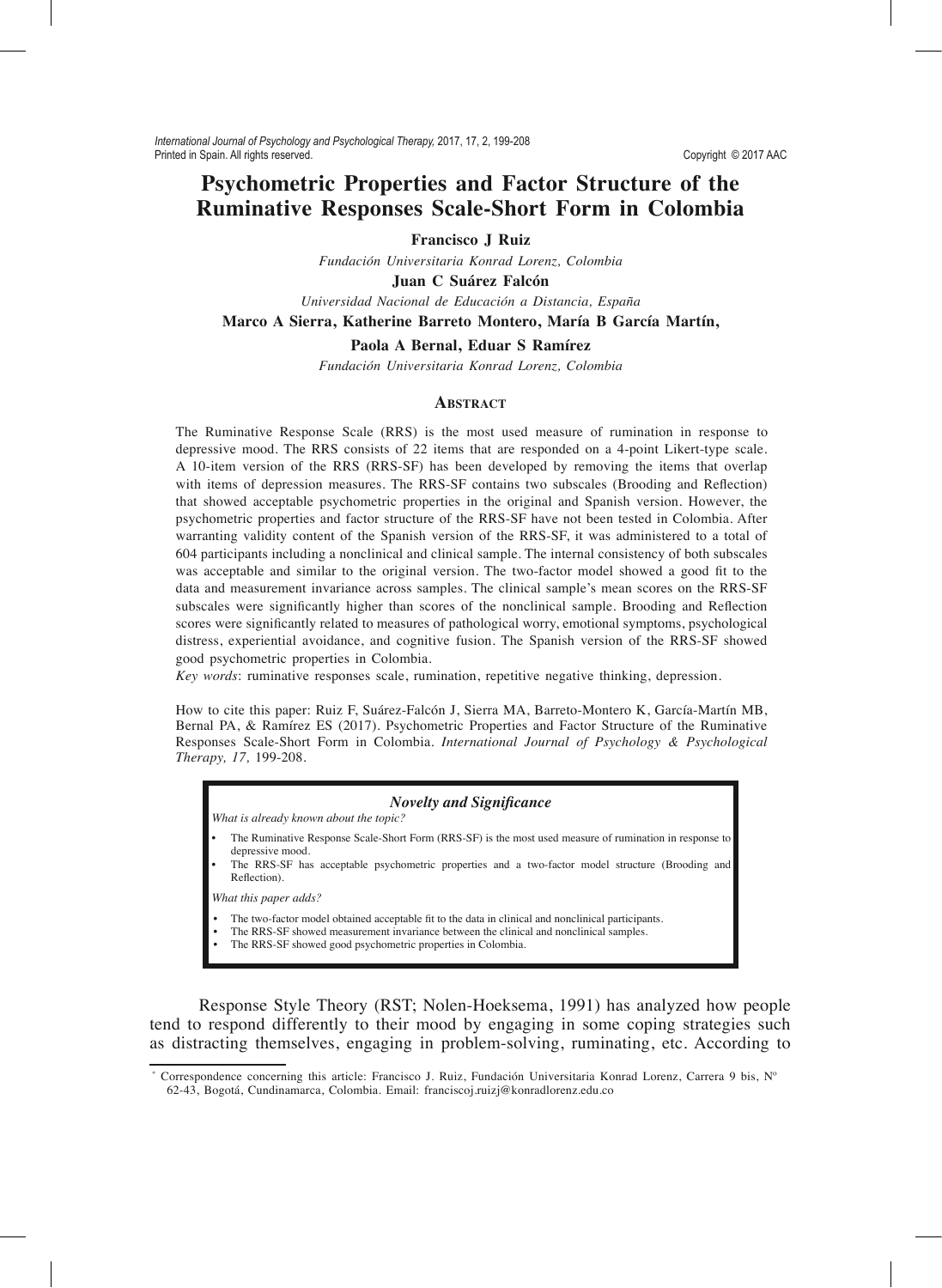research within RST, some ways of responding to one's mood are adaptive and others are counterproductive. One of the most investigated response styles is rumination, which is defined as a way of coping with sadness and depression characterized by repetitive and passive thinking concerning their causes, consequences, and meaning. Specifically, rumination consists of repeatedly asking oneself and answering questions such as "Why am I feeling so sad? What's wrong with me? Why can't I overcome this?"

The empirical evidence within RST has shown that rumination is a particularly pernicious way of responding to feelings of sadness and depression because ruminators usually get trapped in cycles of ruminative thinking that do not lead to engaging in effective problem-solving actions (Nolen-Hoeksema, 2004). Studies have found that the tendency to engage in rumination in response to distress is a stable individual difference (Nolen-Hoeksema & Davis, 1999). Numerous longitudinal studies have shown that the tendency to ruminate predicts the presence of depressive symptoms and the onset of depression (see reviews in Ehring & Watkins, 2008; Nolen-Hoeksema, 2004; Nolen-Hoeksema, Wisco, & Lyubomirsky, 2008). For instance, the tendency to ruminate predicted more severe depressive symptoms both 10 days and 7 weeks after an earthquake (Nolen-Hoeksema & Morrow, 1991), and 18 months after the death of the beloved person (Nolen-Hoeksema & Larson, 1999). Additionally, rumination is associated with other psychological disorders such as anxiety, binge eating, addictions, and self-harm (e.g., Baumeister, Heatherton, & Tice, 1994; Nolen-Hoeksema & Harrell, 2002; Nolen-Hoeksema *et alii*, 2008).

Most of the empirical evidence of the effect of rumination on emotional disorders has been conducted with the Ruminative Response Scale (RRS; Nolen-Hoeksema & Morrow, 1991). The RRS is a subscale derived from a previous questionnaire known as the Response Styles Questionnaire, which consisted of 71 items that assess what kind of activities people engage in when feeling depressed, such as rumination, distraction, problem-solving, or dangerous activities. Only the rumination and distraction subscales were maintained in the RSQ because of the low reliability and predictive ability of the Problem-solving and Dangerous activities subscales. Subsequently, the Rumination subscale of the RSQ was called RRS and became a widely used instrument on rumination research on its own (Luminet, 2004).

The RRS consists of 22 items that are responded on a 4-point Likert-type scale  $(4=$  almost always,  $1=$  almost never). The items of the RRS assess the coping strategies that the individual uses when facing depressed mood: finding a meaning by ruminating, entangling with the feeling, repetitively paying attention to the symptoms, and trying to figure out the possible causes or consequences of the actual emotional state. Cronbach's alpha of the RRS is good, ranging from 0.88 to 0.92, and factor analyses have led to a three-factor structure including Self-Focus, Symptom-Focus, and Self-Blame (Luminet, 2004).

Subsequent research showed that some items of the RRS overlap with items on measures of depression. Accordingly, Treynor, González, and Nolen-Hoeksema (2003) developed a short version of the RRS by eliminating the items with overlapping content. This version was called the Ruminative Response Scale-Short Form (RRS-SF) and consists of 10 items that are grouped in two subscales called Brooding and Reflection. Cronbach's alphas for Brooding and ReÁection were .77 and .72, respectively (Treynor et alii, 2003).

The RRS and RRS-SF have been translated into Spanish in Spanish and Chilean samples (Cova Solar, Rincón, & Melipillán, 2007; Hervás, 2008). The psychometric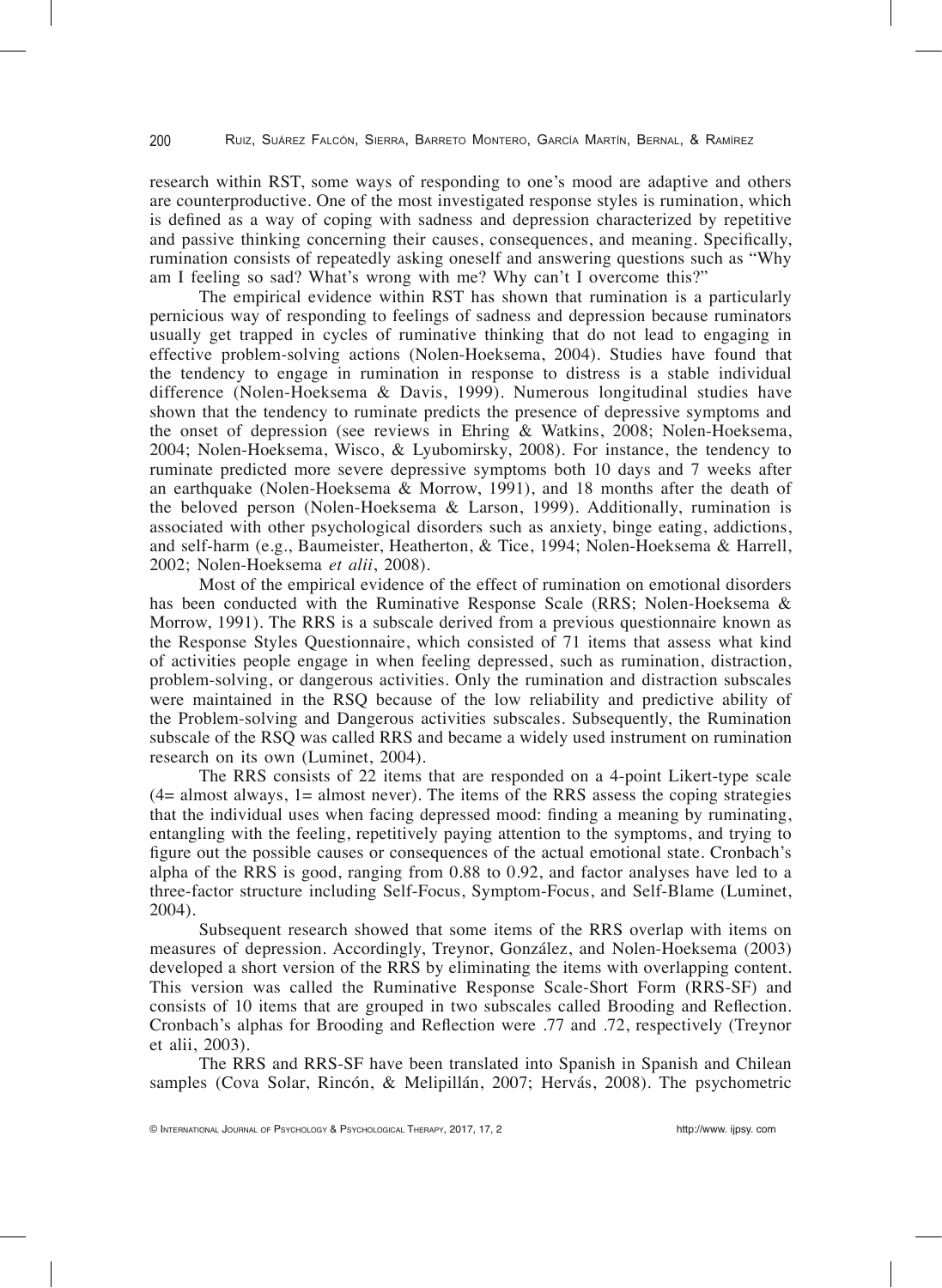properties of the RRS-SF were acceptable in Hervás (2008) in Spanish nonclinical samples  $(.80)$  for Brooding and .74 for Reflection), and the exploratory factor structure conducted revealed the presence of the two factors found by Treynor et alii (2003). The internal consistency of the Spanish version presented by Cova Solar et alii was poor (.57 for Brooding and .67 for Reflection) in Chilean nonclinical samples. However, the confirmatory factor analysis found acceptable goodness-of-fit indices. None of the studies has analyzed the psychometric properties of the RRS-SF in clinical samples in Spanish-speaking countries.

To our knowledge, the psychometric properties and factor structure of the RRS-SF have not been explored in Colombian samples, which hinders the performance of rumination-related studies. Additionally, testing measures in culturally diverse samples enhance both our confidence in the measure and the cross-cultural relevance of the underlying theory (Elosua, Mujika, Almeida, & Hermosilla, 2014). In view of the abovementioned results, we used the Spanish version by Hervás (2008) to investigate the psychometric properties of the RRS-SF both in nonclinical and clinical samples.

#### **METHOD**

# *Participants*

The sample 1 consisted of 368 participants (62% female) with age ranging between 18 and 89 years  $(M = 26.65, SD = 9.81)$ . The relative educational level of the participants was: 49.2% primary studies (i.e., compulsory education) or mid-level study graduates (i.e., high school or vocational training), 33.4% were undergraduates or college graduates, and 16.4% were currently studying or had a postgraduate degree. They responded to an anonymous internet survey distributed through social media. All of them were Colombian. Thirty-nine percent reported having received psychological or psychiatric treatment at some time, but only 7.3% were currently in treatment. Also, 4.3% of participants reported consumption of some psychotropic medication.

The sample 2 consisted of 236 patients (74% female), with an age range of 18 to 63 years (*M*= 27.02, *SD*= 10.23), suffering from emotional symptoms. All participants were being evaluated in some private psychological consultation center. Only 7.1% of the participants reported that they were consuming some psychotropic medication.

# *Instruments*

- *Ruminative Responses Scale-Short Form* (RRS-SF; Treynor et alii, 2003; Spanish version by Hervás, 2008). The RRS-SF is a 10-item, 4-point Likert scale (4= almost always; 1= almost never) self-report instrument that was designed to measure the tendency to ruminate in response to feelings of sadness and depression. It contains two subscales called Brooding and Reflection. According to Treynor et alii (2003) brooding is the most maladaptive form of rumination, whereas reflection could have both maladaptive and adaptive aspects.
- *Acceptance and Action Questionnaire-II* (AAQ-II; Bond et alii, 2011; Spanish version by Ruiz, Langer, Luciano, Cangas, & Beltrán, 2013). The AAQ-II is a general measure of experiential avoidance. It consists of 7 items that are rated on a 7-point Likerttype scale (7= always true; 1= never true). The Spanish version of the AAQ-II has shown good psychometric properties (overall alpha of .90) and a one-factor structure in Colombia (Ruiz *et alii*, 2016).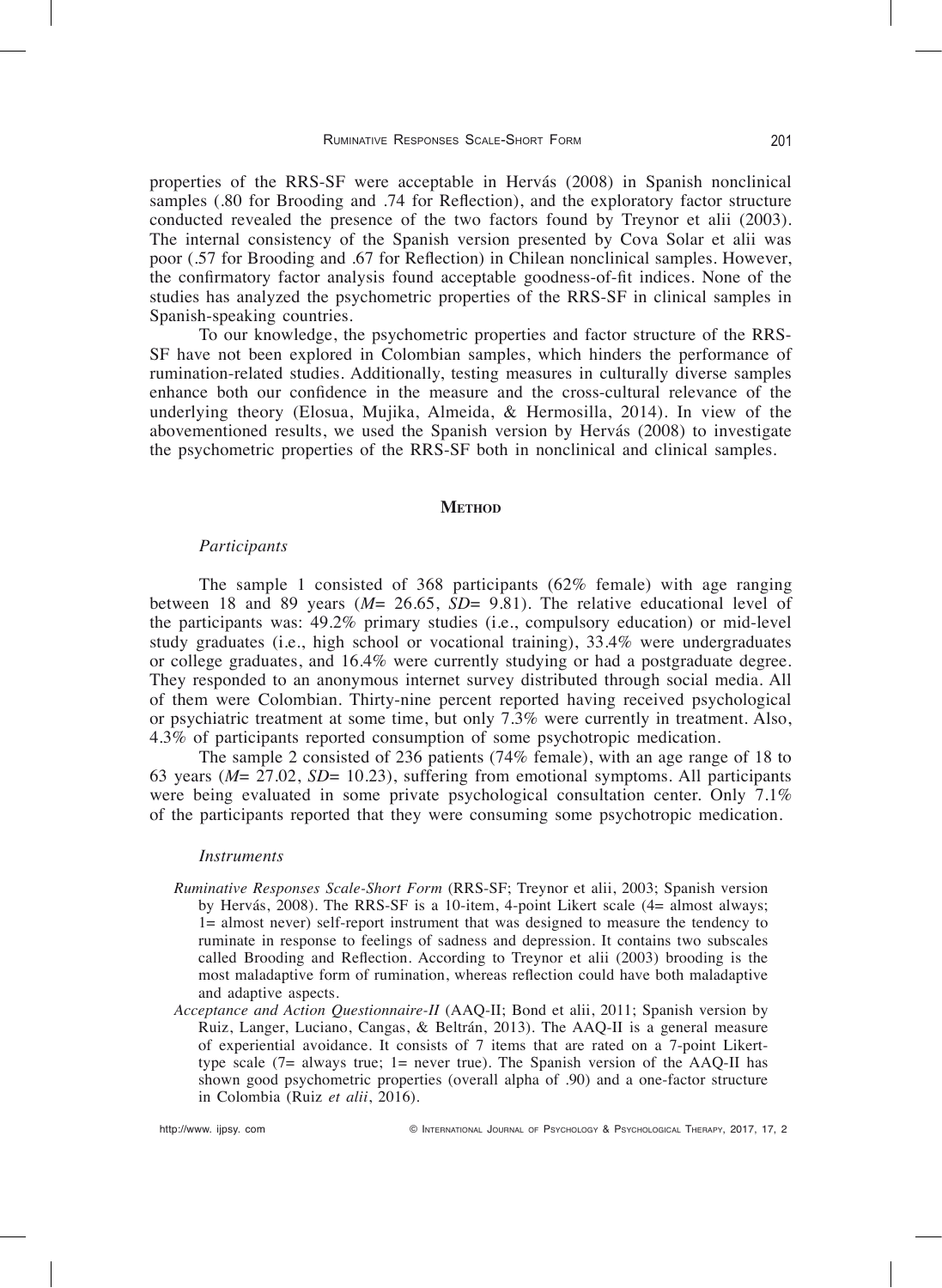- *Cognitive Fusion Questionnaire* (CFQ, Gillanders *et alii*, 2014; Spanish version by Ruiz, Suárez Falcón, Riaño Hernández, & Gillanders, 2017). The CFQ is a 7-item, 7-point Likert-type scale  $(7)$ = always; 1 = never true) consisting of sentences describing instances of cognitive fusion. This scale has been validated in English for a wide variety of clinical and nonclinical populations. The Spanish version by Ruiz et alii (2017) has shown similar psychometric properties (overall alpha of .92) and factor structure to the original version in Colombia.
- *Depression, Anxiety, and Stress Scales-21* (DASS-21; Antony, Bieling, Cox, Enns, & Swinson, 1998; Spanish version by Daza, Novy, Stanley, & Averill, 2002). The DASS-21 is a 21-item, 4-point Likert-type scale  $(3=$  applied to me very much, or most of the time; 0= did not apply to me at all) consisting of sentences describing negative emotional states. It contains three subscales (Depression, Anxiety, and Stress) and has shown good internal consistency and convergent and discriminant validity. The study by Ruiz, García Martín, Suárez Falcón, and Odriozola González (2017) showed that the DASS-21 has good psychometric properties in Colombia and a hierarchical structure with three first-order factors and one second-order factor.
- *General Health Questionnaire-12* (GHQ-12, Goldberg & Williams, 1988; Spanish version by Rocha, Pérez, Rodríguez Sanz, Borrell, & Obiols, 2011). The GHQ-12 is a 12 item, 4-point Likert-type scale that is frequently used as screening for psychological disorders. Respondents are asked to indicate the degree to which they have recently experienced a range of common symptoms of distress, with higher scores reflecting greater levels of psychological distress. The Likert scoring method was used in this study, with scores ranging from 0 to 3 assigned to each of the four response options. Alpha values for the GHQ-12 in this study were good, .91 in both samples.

# *Procedure*

Before administering the RRS-SF, we conducted two initial studies with the aim of exploring the comprehensibility of the RRS-SF items in Colombia and content validity. Firstly, we administered the RRS-SF and other questionnaires to 64 clinical psychology trainees in order to analyze the comprehensibility of its items. No understanding problem was mentioned in relation to RRS-SF items. Secondly, the RRS-SF items were given to 3 experts in rumination and they were asked to rate their representativeness, comprehensibility, interpretation, and clarity. Aiken's V was above the usual threshold of .50 for all RRS-SF items.

Participants in Sample 1 responded to an anonymous internet survey distributed through social media (i.e., Facebook profiles, institutional webpage, etc.). Participants in Sample 2 responded to the questionnaires during one of the clinical assessment interviews at the beginning of the treatment, in the presence of their therapist. In both samples, after individuals gave informed consent, they were provided with a questionnaire package that included the abovementioned self-report instruments.

# *Data analysis*

Prior to conducting factor analyses, data from Samples 1 and 2 were examined, searching for missing values. No missing values were found. All confirmatory factor analyses (CFA) were conducted in LISREL© (version 8.71, Jöreskog & Sörbom, 1999) following the weighted least square estimation method. According to previous research, we compared the fit of a one-factor model versus a two-factor model. Additionally, as previous studies (e.g., Cova Solar *et alii*, 2007) have found significant correlations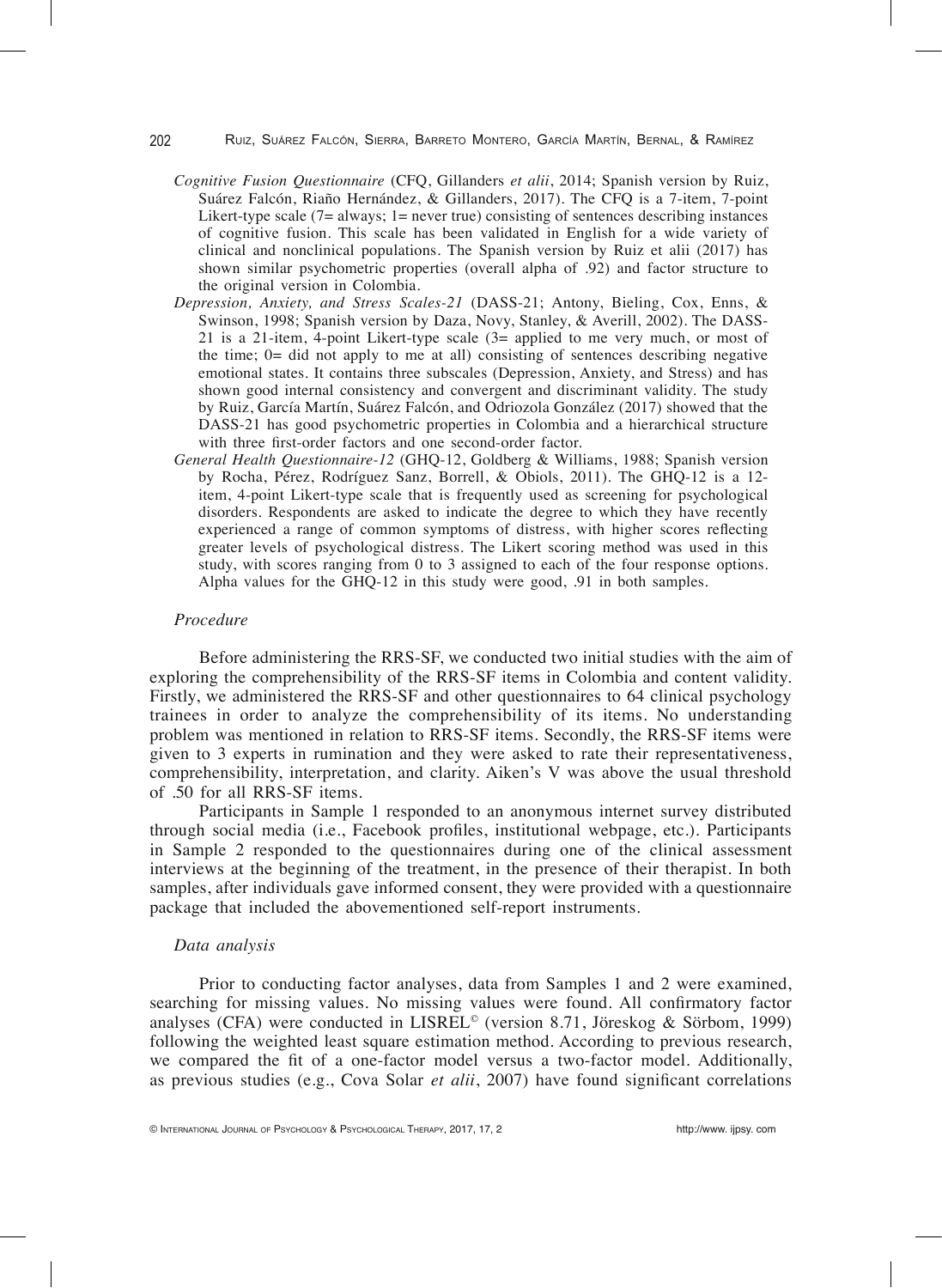between some of the error terms of the RRS-SF items, we explored the modification indices provided by the LISREL.

Goodness of fit was examined computing the following fit indexes: (a) root mean square error of approximation  $(RMSEA)$ ; (b) the comparative fit index  $(CFI)$ ; (c) the non-normed fit index (NNFI); and (d) the expected cross-validation index (ECVI). According to Kelloway  $(1998)$ , RMSEA values of .10 represent a good fit, and values below .05 represent a very good fit to the data. With respect to the CFI and NNFI, values above .90 indicate well-fitting models, and above .95 represent a very good fit to the data. The ECVI was computed to compare the goodness of fit of the alternative factor models (lower values indicate better fit to the model). Lastly, the differences between the chi-square-values for the alternative models were calculated following a likelihood ratio test under the null hypothesis that models showed equivalent fits. This chi-square difference is also chi-square distributed with degrees of freedom equal to the difference between the degrees of freedom of the two compared models.

Additional CFAs were performed to test for measurement invariance across samples and gender. In other words, we analyzed whether the item factor loadings are invariant across the clinical and nonclinical samples and between men and women. In so doing, the relative fit of two models was compared. The first model (the multiple-group baseline model) allowed the ten unstandardized factor loadings to vary across the two samples (or across men and women), whereas the second model (constrained model) placed equality constraints (i.e., invariance) on those loadings and error covariance. Equality constraints were not placed on estimates of the factor variances because these are known to vary across groups even when the indicators are measuring the same construct in a similar manner (Kline, 2005). Given the hierarchy of these nested and increasingly restrictive models, they were compared to each other. The parsimonious model (constrained model) was selected if the following four criteria suggested by Chen (2007) were met: (a) the constrained model did not generate a significantly worse fit than the unconstrained model (the multiple-group baseline model) according to the chi-square test; (b) the difference in RMSEA ( $\triangle$ RMSEA) was lower than .01; (c) the difference in CFI ( $\triangle$ CFI) was greater than  $-0.01$ ; and (d) the difference in NNFI ( $\triangle$ NNFI) was greater than  $-0.01$ .

The remaining statistical analyses were performed on SPSS 19©. Cronbach's alphas were computed providing  $95\%$  confidence intervals (CI) to explore the internal consistency of both subscales of the RRS-SF in Samples 1 and 2, and the overall sample. Corrected item-total correlations were obtained for each subscale to identify items that should be removed because of low discrimination item index (i.e., values below .20). Descriptive data were also calculated, and gender differences in RRS-SF subscale scores were explored by computing Student's *t*. To examine discriminant construct validity, scores on the RRS-SF subscales were compared between clinical and nonclinical participants (i.e., Samples 1 and 2). Pearson correlations between the RRS-SF subscales and other scales were calculated to assess convergent construct validity.

# **RESULTS**

Table 1 presents the results of the CFA conducted on the overall sample comparing the one-factor and two-factor models. The latter model showed slightly better fit, but modification indices suggested allowing error terms of Items 4 and 10 to correlate. The goodness-of-fit of this model is also presented in Table 1 and showed an acceptable fit (RMSEA= .092, 90% CI [.080, .10]; CFI= .95; NNFI= .94).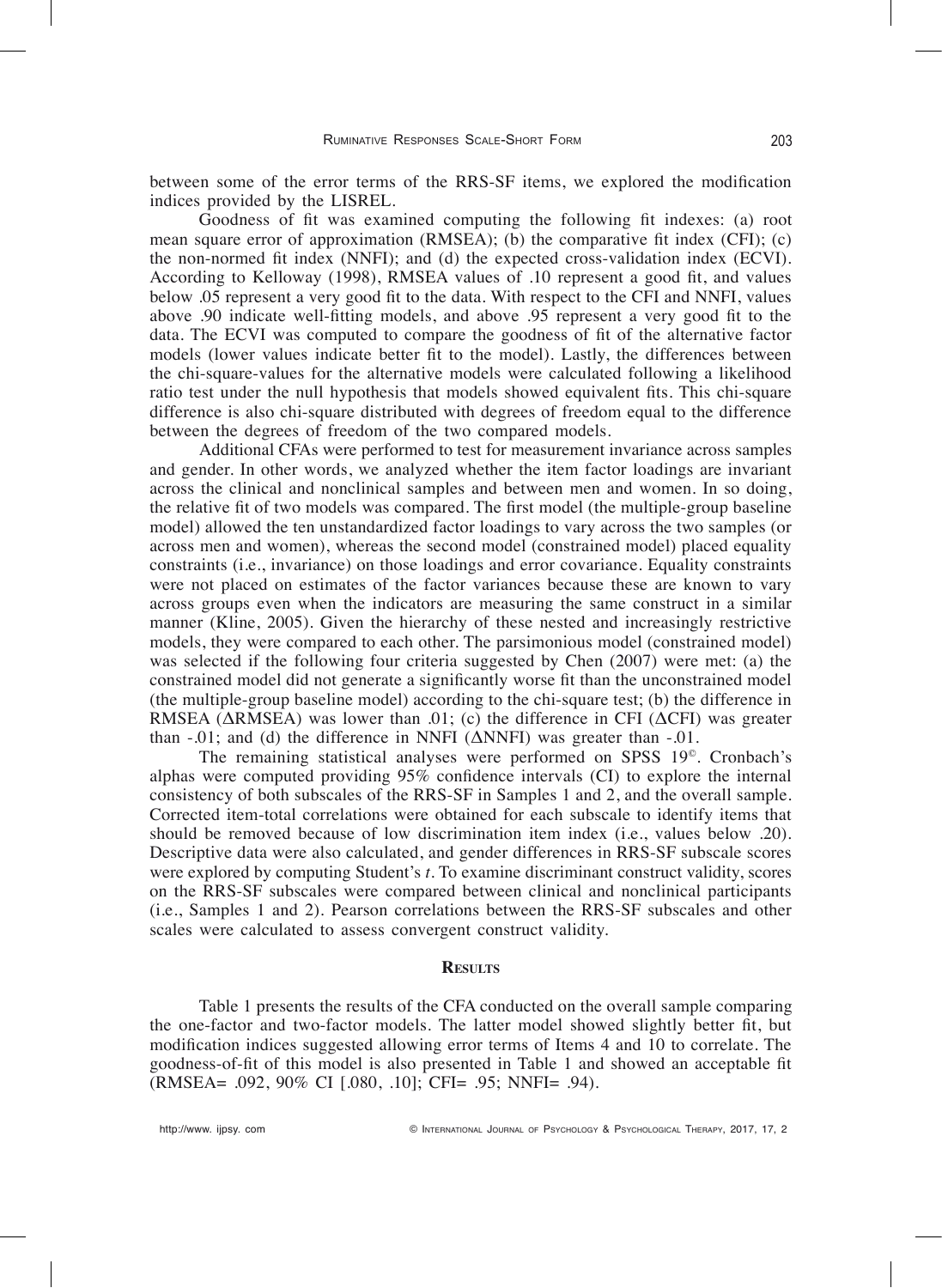204

Figure 1 depicts the results of the standardized solution of the two-factor model with error terms of Items 4 and 10 allowed to correlate.

*Table 1.* Goodness-of-Fit Indexes in the Overall Sample (*N*= 604) of the One-Factor Model, Two-Factor Model, and the Two-Factor Model with Error Terms Allowed to Correlate for Items 4 and 10.

| $101113 + 011010$             |                  |                                   |                                                                                     |  |  |  |
|-------------------------------|------------------|-----------------------------------|-------------------------------------------------------------------------------------|--|--|--|
| Goodness-of-fit<br>indicators |                  | One-factor model Two-factor model | Two-factor model with error<br>terms allowed to correlate<br>between items 4 and 10 |  |  |  |
| <b>RMSEA [90% CI]</b>         | $.11$ [.10, .13] | $.11$ [.099, .12]                 | $.092$ [.080, .10]                                                                  |  |  |  |
| CFI                           | .93              | .93                               | .95                                                                                 |  |  |  |
| <b>NNFI</b>                   | .91              | -91                               | .94                                                                                 |  |  |  |
| <b>ECVI [90% CI]</b>          | $.58$ [.49, .68] | $.54$ [.46, .64]                  | $.41$ [ $.34$ , $.49$ ]                                                             |  |  |  |
| $\chi^2$ (df)                 | 307.44 (35)      | 285.87 (34)                       | 201.50(33)                                                                          |  |  |  |



*Figure 1*. Standardized solution for the two-factor model with error terms of Items 4 and 10 allowed to correlate.

Table 2 shows that the multiple-group baseline models fit the data well, with all values of the goodness-of-fit indexes suggesting acceptable-fitting solutions. When equality constraints were placed on the factor loadings, there was no significant decrement in goodness of fit, suggesting that the measures were invariant across samples and gender. With respect to measurement invariance across clinical and nonclinical samples, all criteria recommended by Chen (2007) were met excepting the  $\chi^2$  diff test, which was statistically significant,  $\chi^2$ <sub>(9)</sub> = 28.46, *p* <.01. Therefore, given the sensitivity of the  $\chi^2$ test to the sample size, we can assume that measurement invariance across sample was broadly met. All criteria were met in relation to measurement invariance across gender. Specifically, the  $\chi^2$  diff test was not statistically significant,  $\chi^2(9)= 18.74$ ,  $p > .01$ , the differences in RMSEA were lower than .01, and the differences in CFI and NNFI were higher than  $-.01$ .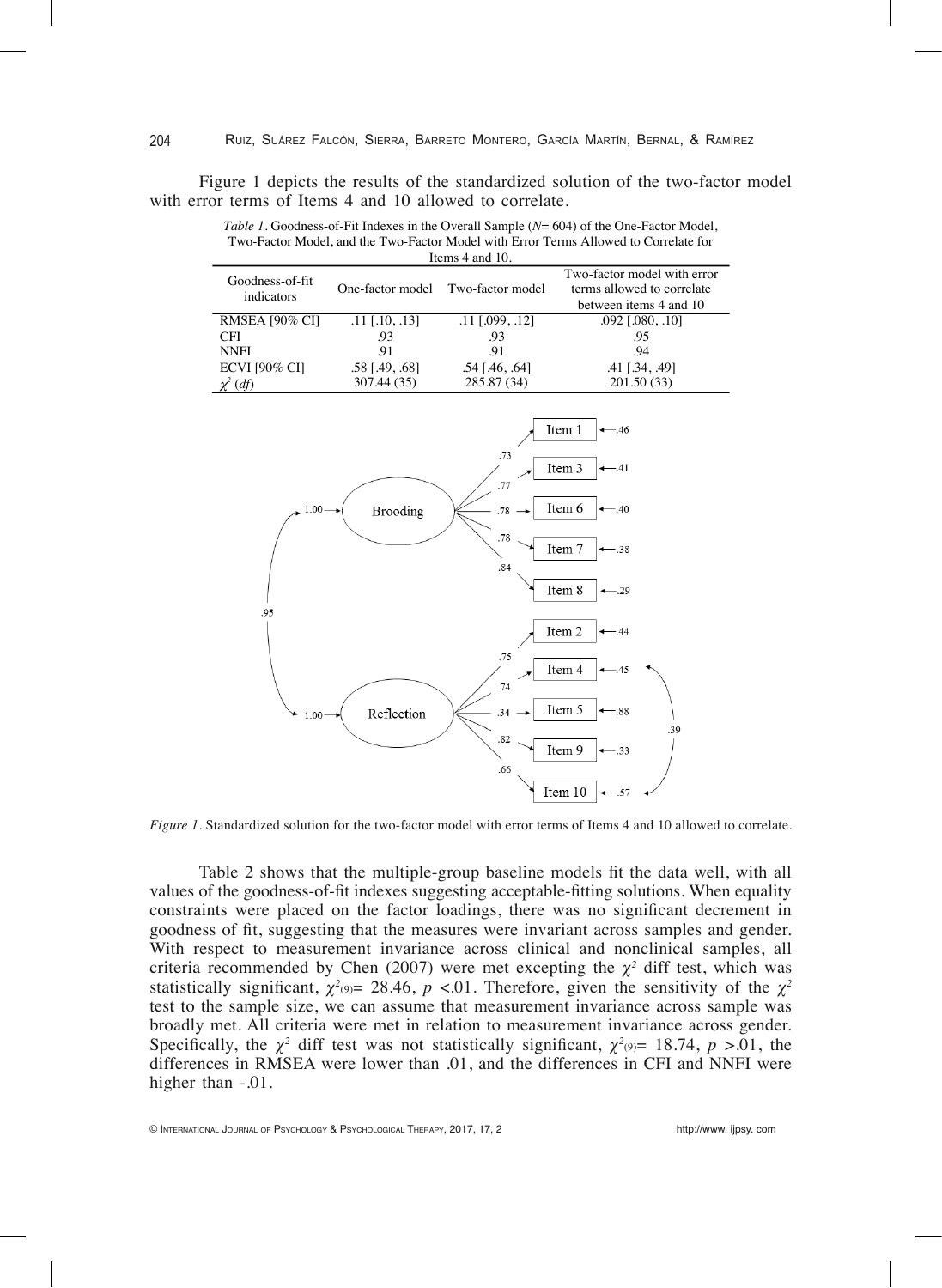Table 3 shows that Cronbach's alpha of Brooding in Sample 1 was .77, whereas in Sample 2, it was .71, with an overall alpha of .79. Corrected item-total correlations of Brooding in the overall sample ranged from .35 (Item 3) to .68 (Item 8). Cronbach's alphas of ReÁection were .77 and .70 for Sample 1 and Sample 2, respectively. The overall alpha across samples was .75, and corrected item-total correlations ranged from .32 (Item 5) to .65 (Item 4). Overall, the results indicate that items of the RRS-SF present an acceptable level of discrimination index.

Mean scores of participants in the clinical sample were higher both in Brooding (*t*=  $-10.81, p < .001$  and Reflection ( $t = -5.75, p < .001$ ) than mean scores in the nonclinical sample. In the nonclinical sample, no statistically significant differences were found across gender either in Brooding ( $t= .37, p= .71$ ) or Reflection ( $t= 1.85, p= .07$ ). Likewise, no statistically significant differences were found in the clinical sample (Brooding:  $t=$ -.38, *p*= .70; ReÁection: *t*= .91, *p*= .37).

The RRS-SF subscales showed correlations with all the other assessed constructs in theoretically coherent ways (see Table 4). Specifically, Brooding showed strong positive correlations with pathological worry, emotional symptoms, experiential avoidance, and cognitive fusion, whereas the correlations between Reflection and the latter constructs were lower and medium sized.

| Model                                 |        |     |         |  |      | Δdf RMSEA ΔRMSEA CFI ΔCFI NNFI |      |         |      | <b>ΔNNFI</b> |
|---------------------------------------|--------|-----|---------|--|------|--------------------------------|------|---------|------|--------------|
| Measurement invariance across samples |        |     |         |  |      |                                |      |         |      |              |
| MG Baseline model                     | 298.03 | -66 |         |  | .108 |                                | .947 |         | .928 |              |
| Constrained model                     | 326.49 | 75  | 28.46 9 |  | .106 | .002                           | .943 | $-.003$ | .931 | .003         |
| Measurement invariance across gender  |        |     |         |  |      |                                |      |         |      |              |
| MG Baseline model                     | 256.09 | -66 |         |  | .101 |                                | .960 |         | .945 |              |
| Constrained model                     | 274.83 | -75 | 18.74   |  | .097 | .004                           | .958 | $-.002$ | .949 | .004         |

*Table 2*. Measurement Invariance across Samples and Gender.

| Table 3. Cronbach's alphas and descriptive data across samples. |                 |                   |                    |                   |  |
|-----------------------------------------------------------------|-----------------|-------------------|--------------------|-------------------|--|
|                                                                 |                 | Sample 1: Online  | Sample 2: Clinical | Overall Sample    |  |
|                                                                 |                 | $(N=368)$         | $(N=236)$          | $(N=604)$         |  |
| <b>BROODING</b>                                                 | Alpha           | 77                | 71                 | 79                |  |
|                                                                 | 95% CI          | [.74, .81]        | [.65, .77]         | [.76, .81]        |  |
|                                                                 | Mean score      | 10.84             | 13.90              | 12.03             |  |
|                                                                 | SD              | 3.46              | 3.48               | 3.71              |  |
| <b>REFLECTION</b>                                               | Alpha<br>95% CI | .77<br>[.73, .81] | .70<br>[.63, .75]  | .75<br>[.72, .78] |  |
|                                                                 | Mean score      | 10.91             | 12.51              | 11.54             |  |
|                                                                 | SD              | 3.55              | 3.18               | 3.50              |  |

Table 4. Pearson correlations between the RRS-SF subscales and other relevant self-report measures (Sample 1, *N=* 368; Sample 2, *N=* 236)

| Measure                                                                                                  | Sample         | $r$ with Brooding | $r$ with Reflection |
|----------------------------------------------------------------------------------------------------------|----------------|-------------------|---------------------|
| PSWO (pathological worry)                                                                                |                | $.65*$            | $.33*$              |
|                                                                                                          |                | .49*              | $.30*$              |
|                                                                                                          |                | $.70*$            | $.36*$              |
| AAQ-II (experiential avoidance)                                                                          | $\overline{c}$ | $.63*$            | $.33*$              |
| CFQ (cognitive fusion)                                                                                   |                | $.72*$            | $.40*$              |
|                                                                                                          | 2              | $.62*$            | $.33*$              |
|                                                                                                          |                | $.66*$            | $.35*$              |
| DASS-21-Depression                                                                                       | $\mathfrak{D}$ | $.48*$            | $.33*$              |
| DASS-21-Anxiety                                                                                          |                | $.62*$            | $.32*$              |
|                                                                                                          | 2              | $.53*$            | $41*$               |
|                                                                                                          |                | $.67*$            | $.33*$              |
| DASS-21- Stress                                                                                          | $\overline{2}$ | $.53*$            | $.40*$              |
| GHQ-12 (psychological distress)                                                                          |                | $.60*$            | $.30*$              |
|                                                                                                          |                | $.48*$            | $.24*$              |
| <i>Notes:</i> AAQ-II= Acceptance and Action Questionnaire-II; CFQ= Cognitive Fusion Questionnaire; DASS= |                |                   |                     |

Depression, Anxiety, and Stress Scales-21; GHQ-12= General Health Questionnaire-12; PSWQ= Penn State Worry Questionnaire; \**p* <.001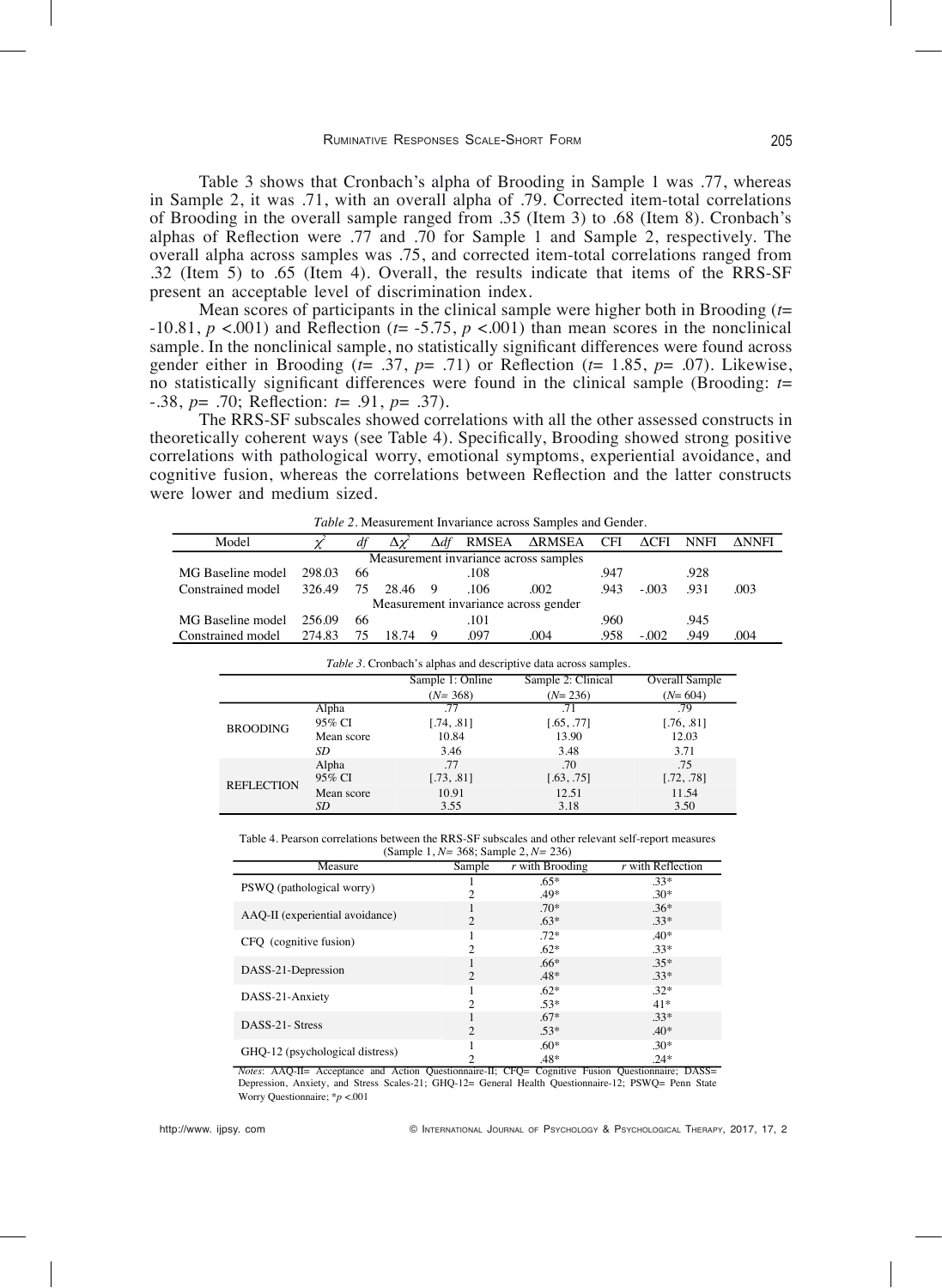## **DISCUSSION**

The RRS is the most used measure of rumination in response to depressive mood (Luminet, 2004). However, a good degree of the RRS items overlap with measures of depression, which could inflate correlations between both constructs. Accordingly, the RRS-SF was developed by removing the items of the RRS that overlap with measures of depression. Research has found that the RRS-SF has acceptable psychometric properties and a two-factor structure consisting of the subscales Brooding and Reflection (Treynor *et alii*, 2003). The RRS-SF has been translated into Spanish by Hervás (2008) and Cova Solar *et alii* (2007), but had not been tested in Colombian samples. To advance in this direction, we selected the version by Hervás, as it showed better psychometric properties than the Cova Solar *et alii* version.

We first confirmed the items' content validity, according to Colombian experts, and their comprehensibility, according to a sample of undergraduates. Afterward, the Spanish translation by Hervás (2008) was administered to nonclinical (*N*= 368) and clinical  $(N= 236)$  samples. The results showed that the RRS-SF had construct validity to the extent that the CFA showed that the two-factor model obtained an acceptable fit. Additionally, measurement invariance across samples (nonclinical and clinical samples) and gender was found.

The internal consistencies of the RRS-SF subscales were acceptable across samples. The RRS-SF subscales showed discriminant validity to the extent that their scores discriminated between clinical and nonclinical samples. Both Brooding and Reflection showed convergent validity in view of their positive correlations with pathological worry, experiential avoidance, cognitive fusion, emotional symptoms, and psychological distress. As expected, these correlations were higher for Brooding than for Reflection, which coincides with previous evidence that shows that Brooding seems to be the most counterproductive ruminative response (e.g., Hervás, 2008; Treynor *et alii*, 2003). Additionally, this version of the RRS-SF showed change sensitivity in the study by Ruiz, Riaño Hernández, Suárez-Falcón, and Luciano (2016) conducted with a Colombian sample.

In addition to showing that the RRS-SF has good psychometric properties and a two-factor structure in Colombia, the current study also contributes to the field by revealing that the RRS-SF subscales had measurement invariance across nonclinical and clinical samples. To our knowledge, only the study by Whitmer and Gotlib (2011) has analyzed the differences in factor structure of the RRS-SF in nonclinical and clinical samples. Specifically, the authors found that the two-factor structure reported by Treynor *et alii* (2003) was not adequate in a sample of currently depressed participants, but it was adequate in non-depressed and formerly depressed participants. Our study, however, has found measurement invariance across a nonclinical and a clinical sample. This difference with Whitmer and Gotlib's findings might be due to the composition of our clinical sample, which included not only depressed patients. Further studies might systematically analyze the issue of measurement invariance of the RRS-SF in different types of clinical samples.

Some limitations of this study are worth mentioning. Firstly, no systematic information was obtained concerning the diagnosis in clinical participants. Secondly, some validity aspects of the RRS-SF have not been analyzed in the current study (e.g., divergent validity, sensitivity to treatment effects, etc.). Lastly, the percentage of women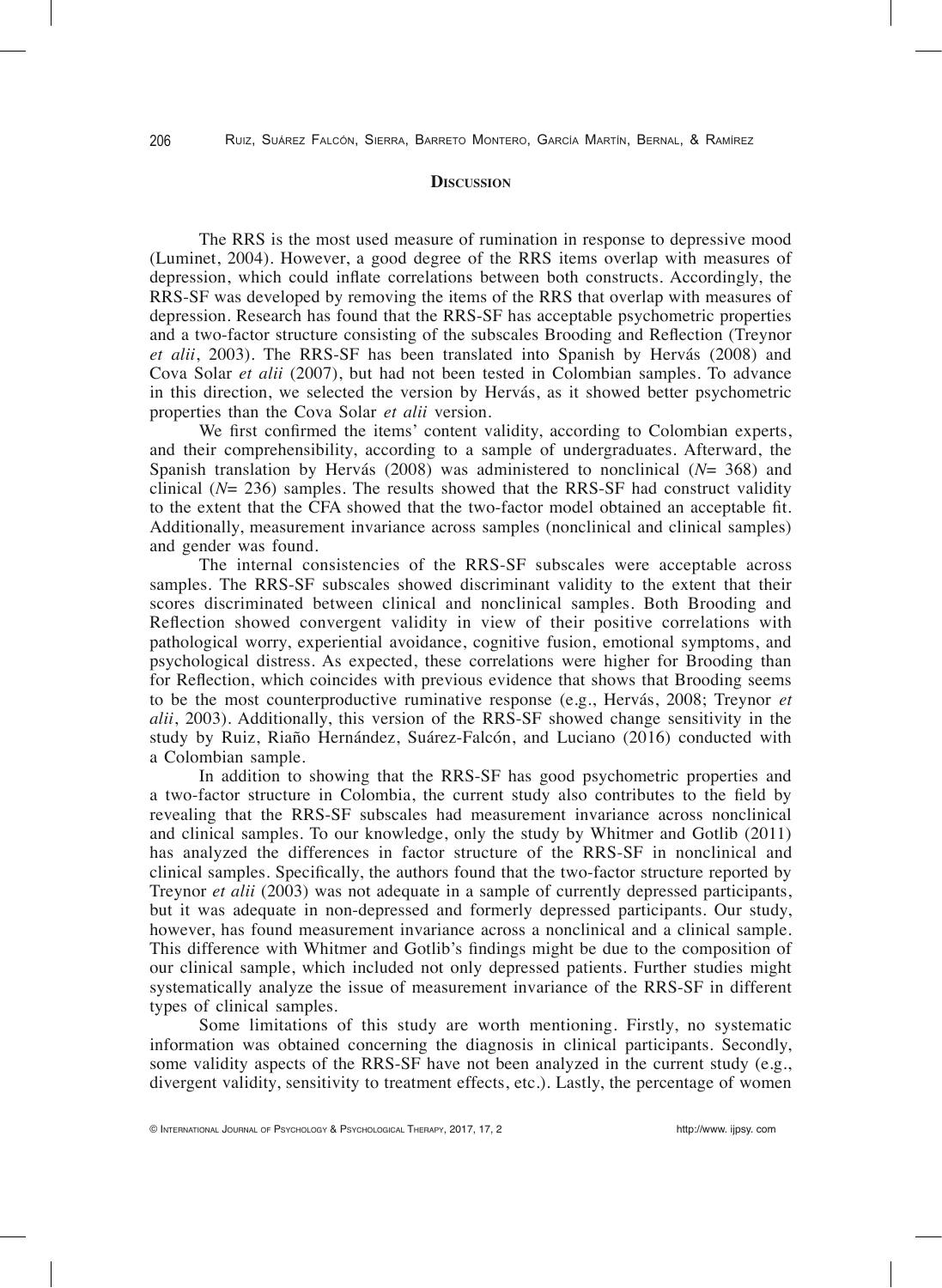was significantly higher than the percentage of men in the composition of the samples, especially in the clinical one.

In conclusion, the Spanish version of the RRS-SF can be used to measure rumination in Colombia, according to the reliability and validity data provided in this study. Further studies might explore the psychometric properties of this version of the RRS-SF in other Spanish speaking countries.

# **references**

- Antony MM, Bieling PJ, Cox BJ, Enns MW, & Swinson RP (1998). Psychometric properties of the 42-item and 21 item versions of the Depression Anxiety Stress Scales (DASS) in clinical groups and a community sample. *Psychological Assessment, 10*, 176-181. Doi:10.1037/1040-3590.10.2.176
- Baumeister RF, Heatherton TF, & Tice DM (1994). *Losing control: How and why people fail at self-regulation.* San Diego: Academic Press.
- Bond FW, Hayes SC, Baer RA, Carpenter KM, Guenole N, Orcutt HK, Waltz T, & Zettle RD (2011). Preliminary psychometric properties of the Acceptance and Action Questionnaire-II: A revised measure of psychological inÁexibility and experiential avoidance. *Behavior Therapy, 42*, 676-688. Doi: 10.1016/j.beth.2011.03.007
- Chen FF (2007). Sensitivity of goodness of fit indexes to lack of measurement invariance. *Structural Equation Modeling: A Multidisciplinary Journal, 14*, 464-504. Doi: 10.1080/10705510701301834
- Cova Solar F, Rincon P, & Melipillán A (2007). Rumiación y presencia de síntomatología ansiosa y depresiva en adolescentes [Rumination and presence of anxious and depressive symptomatology in adolescents]. *Revista Mexicana de Psicología, 24*, 175-183.
- Daza P, Novy DM, Stanley M, & Averill P (2002). The Depression Anxiety Stress Scale-21: Spanish translation and validation with a Hispanic sample. *Journal of Psychopathology and Behavioral Assessment, 24*, 195-205. Doi: 10.1023/a:1016014818163
- Ehring T & Watkins E (2008). Repetitive negative thinking as a transdiagnostic process. *International Journal of Cognitive Therapy, 3*, 192-205. Doi: 10.1521/ijct.2008.1.3.192
- Elosua P, Mujika J, Almeida LS, & Hermosilla D (2014). Procedimientos analítico-racionales en la adaptación de tests. Adaptación al español de la batería de pruebas de razonamiento [Judgmental-analytical procedures for adapting tests: Adaptation to Spanish of the Reasoning Test Battery]. *Revista Latinoamericana de Psicología, 46*, 117-126. doi:10.1016/s0120-0534(14)70015-9
- Gillanders DT, Bolderston H, Bond FW, Dempster M, Flaxman PE, Campbell L, Kerr S, Tansey L, Noel P, Ferenbach C, Masley S, Roach L, Lloyd J, May L, Clarke S, & Remington B (2014). The development and initial validation of the Cognitive Fusion Questionnaire. *Behavior Therapy, 45*, 83-101. Doi: 10.1016/j.beth.2013.09.001
- Goldberg D & Williams P (1988). *A user's guide to the General Health Questionnaire*. Windsor, UK: NFER-Nelson.
- Hervás G (2008). Adaptación al castellano de un instrumento para evaluar el estilo rumiativo: la Escala de Respuestas Rumiativas [Spanish adaptation of an instrument to assess ruminative style: Ruminative Response Scale]. *Revista de Psicopatología y Psicología Clínica, 13*, 111-121. Doi: 10.5944/rppc.vol.13.num.2.2008.4054
- Jöreskog KG & Sörbom D (1999). *LISREL 8.30*. Chicago, IL: Scientific Software International.
- Kelloway EK (1998). *Using LISREL for structural equation modeling: A researcher's guide*. Thousand Oaks, CA: Sage. Kline RB (2005). *Principles and practice of structural equation modeling*. New York: Guilford Press.
- Luminet O (2004). Measurement of depressive rumination and associated constructs. In C Papageorgiou, & A Wells (Eds.), *Depressive rumination: Nature, theory and treatment* (pp. 107-125). Sussex: Wiley.
- Meyer TJ, Miller, ML, Metzger RL, & Borkovec TD (1990). Development and validation of the Penn State Worry Questionnaire. *Behaviour Research and Therapy, 28*, 487-495. Doi: 10.1016/0005-7967(90)90135-6
- Nolen-Hoeksema S (1991). Responses to depression and their effects on the duration of depressive episodes. *Journal of Abnormal Psychology, 100*, 569-582. Doi: 10.1037//0021-843x.100.4.569
- Nolen-Hoeksema S (2004). The Response Styles Theory. In C Papageorgiou, & A Wells (Eds.), *Depressive rumination: Nature, theory and treatment* (pp.107-125). Sussex: Wiley.
- Nolen-Hoeksema S & Davis CG (1999). "Thanks for sharing that": Ruminators and their social support networks*. Journal of Personality and Social Psychology, 77*, 801-814. Doi: 10.1037//0022-3514.77.4.801
- Nolen-Hoeksema S & Harrell ZAT (2002). Rumination, depression and alcohol use: Tests of gender differences. *Journal*